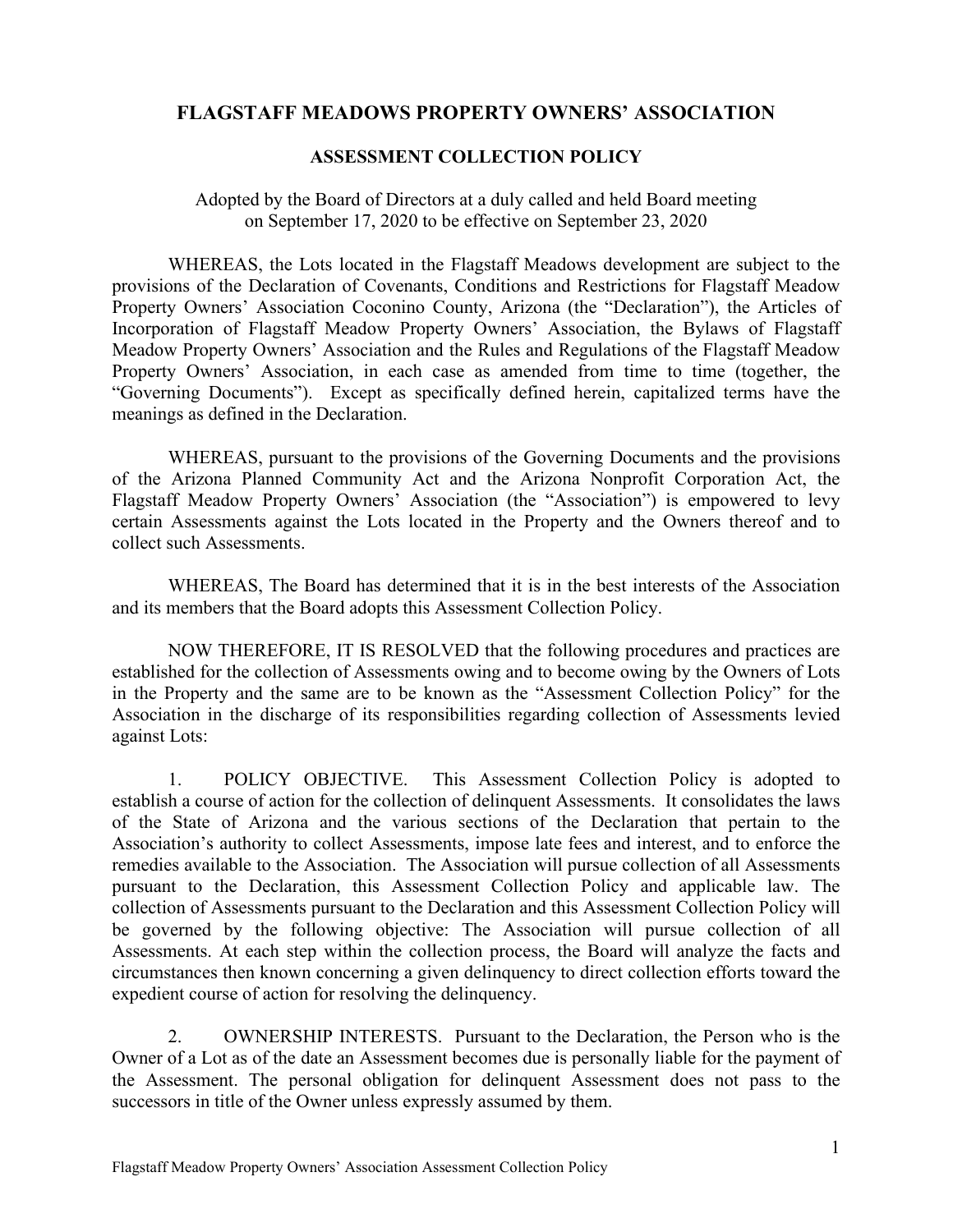3. COLLECTION COSTS. In order to recoup costs incurred because of the<br>nal expenses associated with collecting delinquent Assessments, collection of these<br>nal costs are part of the Assessment Collection Policy. These costs, additional expenses associated with collecting delinquent Assessments, collection of these additional costs are part of the Assessment Collection Policy. These costs, including, without limitation, any handling charges, returned check fees, collection notice fees, attorneys' fees and any other litigation-related expenses incurred by the Association as a result of the delinquency, will be added to the amount outstanding and are collectible to the same extent and in the same manner as the delinquent Assessments. An NSF fee of \$45.00 will be charged for any returned checks not honored by the Owner's bank. c) COLLECTION COSTS. In order to recoup costs incurred because of the rala expenses associated with collecting delinquent Assessments, collection of these hal costs are part of the Assessment Collection Policy. These costs Example of the Considerate Consideration will still be considered to the delinquency, will be added to the amount outstanding and are collectible to the same extent and in the same with the delinquent of the delinquent and

4. APPLICATION OF FUNDS RECEIVED. Subject to applicable statutes, unless the Member directs otherwise, all moneys received by the Association will be applied to amounts outstanding to the extent of and in the following order:

- a) First to the unpaid Assessment amount;
- b) Next, to unpaid charges for late payment of those Assessments;
- behalf of the Association with respect to those Assessments; and
- d) With any remaining amounts applied next to other unpaid fees, charges and monetary penalties or interest and late charges on any of those amounts.

Partial payments will not prevent the accrual of interest on the unpaid portion of the Assessment. partial payments.

 5. OWNERSHIP RECORDS. All collection notices and communications will be directed to those Persons shown by the records of the Association as being the Owner of the Lots for which Assessments are due and will be sent to the most recent address of such Owner solely as reflected by the records of the Association. Any notice or communication directed to a Person at an address reflected by the records of the Association as being the Owner or to the address for a given Lot will be valid and effective for all purposes pursuant to the Declaration and this Assessment Collection Policy until such time as there is actual receipt by the Association of written notification of any change in the identity or status of such Owner or the Owner's address or both.

6. DUE DATES. Assessments will be assessed annually and are payable in monthly installments. Each payment is delinquent if payment in full is not received within fifteen (15) days after the due date thereof. Any delinquent Assessment is subject to this Assessment Collection Policy and the Owner's Lot is subject to the assessment lien as created by the Declaration and by A.R.S. §33-1807.

## 7. COLLECTION PROCEDURES.

 a) LATE NOTICE. A payment by an Owner is deemed delinquent if it is unpaid fifteen (15) or more days after the due date thereof. In such event, a late notice will be sent via regular first-class mail notifying the Owner that a late fee equal to the greater of \$15.00 or ten (10%) of the unpaid Assessment amount and a collection notice fee in an amount as determined from time to time by the Board has been charged to the Owner's account and is payable. Interest may be charged at a rate of 18% annum subject to Board approval. All charges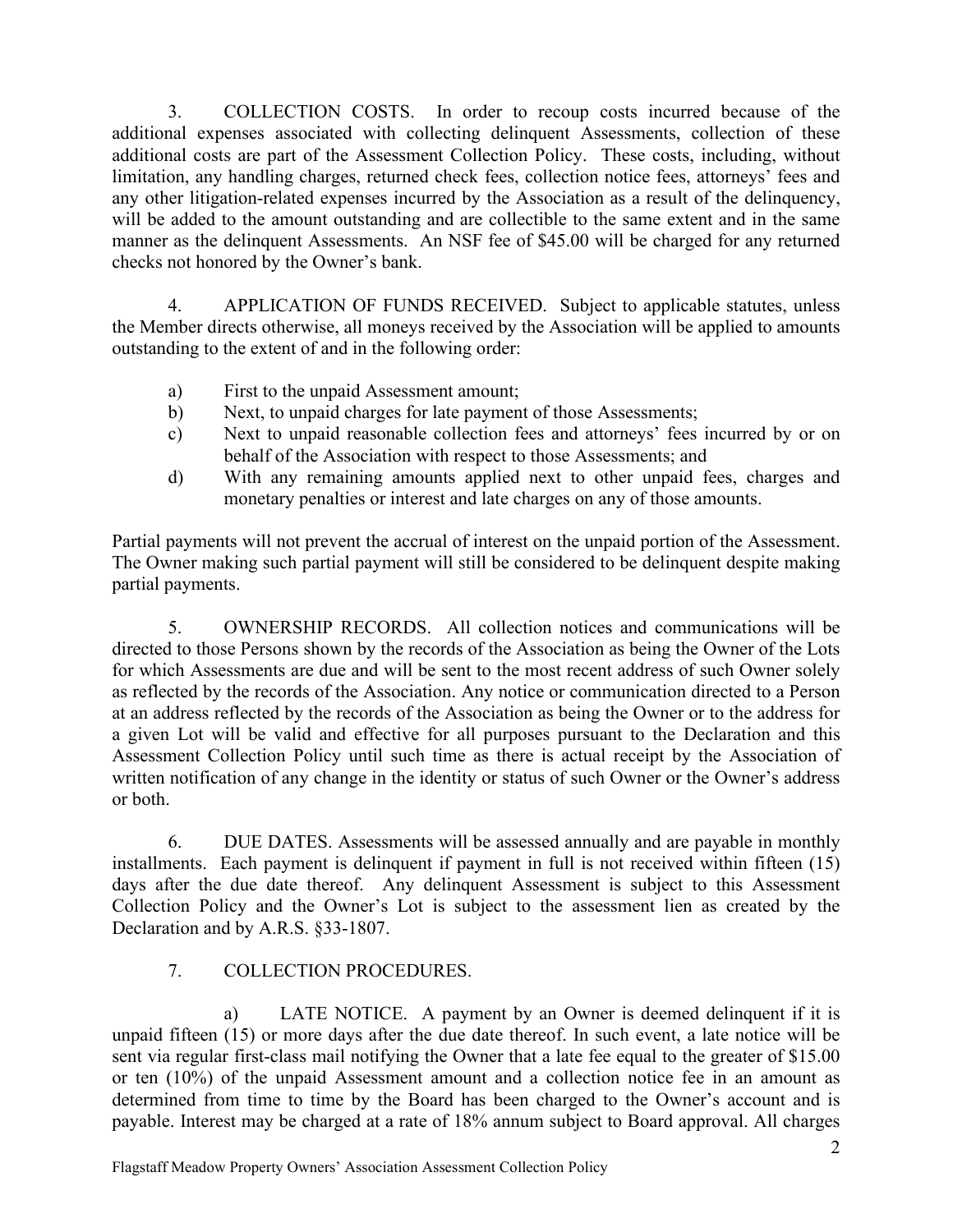account.

and costs associated with preparing and mailing these invoices will be charged to the Owner's<br>account.<br>b) ACCELERATION AND DEMAND NOTICE. At such time as an Owner<br>becomes past due in an amount of more than \$500.00 (includi ts associated with preparing and mailing these invoices will be charged to the Owner's<br>
i.<br>
b) ACCELERATION AND DEMAND NOTICE. At such time as an Owner<br>
s past due in an amount of more than \$500.00 (including past due asse becomes past due in an amount of more than \$500.00 (including past due assessments, late fees and collection charges), the Association will send a notice to the Owner making formal demand and costs associated with preparing and mailing these invoices will be charged to the Owner's account.<br>
b) ACCELERATION AND DEMAND NOTICE. At such time as an Owner<br>
becomes past due in an amount of more than \$500.00 (inclu notice (the "Acceleration and Demand Notice"). The Acceleration and Demand Notice shall inform the Owner that if all outstanding amounts are not paid within fifteen (15) days of the date of the notice, the Association will accelerate all of the remaining monthly installments of the annual assessment which shall immediately become due and payable in full. The Acceleration and Demand Notice will be sent via regular and certified mail return receipt requested. All charges and costs associated with the Acceleration and Demand Notice will be charged to the Owner's account. ciated with preparing and mailing these invoices will be charged to the Owner's<br>b) ACCELERATION AND DEMAND NOTICE. At such time as an Owner<br>thue in an amount of more than \$500.00 (including past due assessments, late fees<br> by<br>the in a mount of more than \$500.00 (including past due assessments, late fees<br>charges), the Association will send a notice to the Owner making formal demand<br>payment for all outstanding anouns within fifter (15) days of

past due in an amount of more than \$1,000.00 (including past due assessments, late fees and collection charges) and in any case before authorizing an attorney to begin collection activity, the Association shall send a final 30-day warning letter pursuant to A.R.S. §33-1807(K) (the "Thirty Day Warning Letter") via certified mail, return receipt requested and first class mail. All costs associated with such letter will be charged to the Owner's account. Entrict and the streamed and one of the streamed between the streamed to the the streamed to the trian the street will be sent via regular and certified mail return receipt requested. All others associated with the Acceler

make arrangements that are approved by the Association for the payment of the past due assessments and all other amounts set forth in the Thirty Day Warning Letter within thirty days after the date of the sending the Thirty Day Warning Letter, the Association may, but shall not be required to, refer delinquent account to its attorneys for collection.

and Demand Notice will be sent via regular and certified mail return receipt requested. All charges and costs associated with the Accoleration and Demand Notice will be charged to the Owner's account.<br>
C) THIRTY DAY WARNIN letter (the "Attorney Demand Letter") to the Owner making formal demand for immediate payment for all outstanding amounts within thirty (30) days of the date of the Attorney Demand Letter. The Attorney Demand Letter shall notify the Owner of the Association's remedies to recover the past due amounts including seeking a personal judgment against the Owner and foreclosure of the Association's lien on the Owner's Lot. Where the Board has determined an Assessment lien is to be pursued, the Attorney Demand Letter shall also notify the Owner that if the Owner fails to pay in full the entire amount due within thirty (30) days of the date of the Attorney Demand Letter, the Board will cause to be prepared and recorded with the Coconino County Recorder a written Notice of Lien. In the event a Notice of Lien is filed, a lien fee of \$135.00 will be charged to the Owner's account. All charges and costs associated with this letter will be charged to the Owner's account. delinquent account to its attency for collection, the attency for the Association will send a<br>letter (the "Attorney Demand Letter") to the Owner making formal demand for inmediate<br>payment for all outstanding amounts within

 8. ALTERNATIVE COLLECTION COURSES. At each step in the collection process, the Board, acting with input and recommendation from management and counsel, will evaluate which course or courses of legal action appears to be in the best interest of the Association for recovery of unpaid Assessments. Where the Board determines that foreclosure of the Assessment lien in favor of the Association against a Lot and/or pursuit of personal judgment